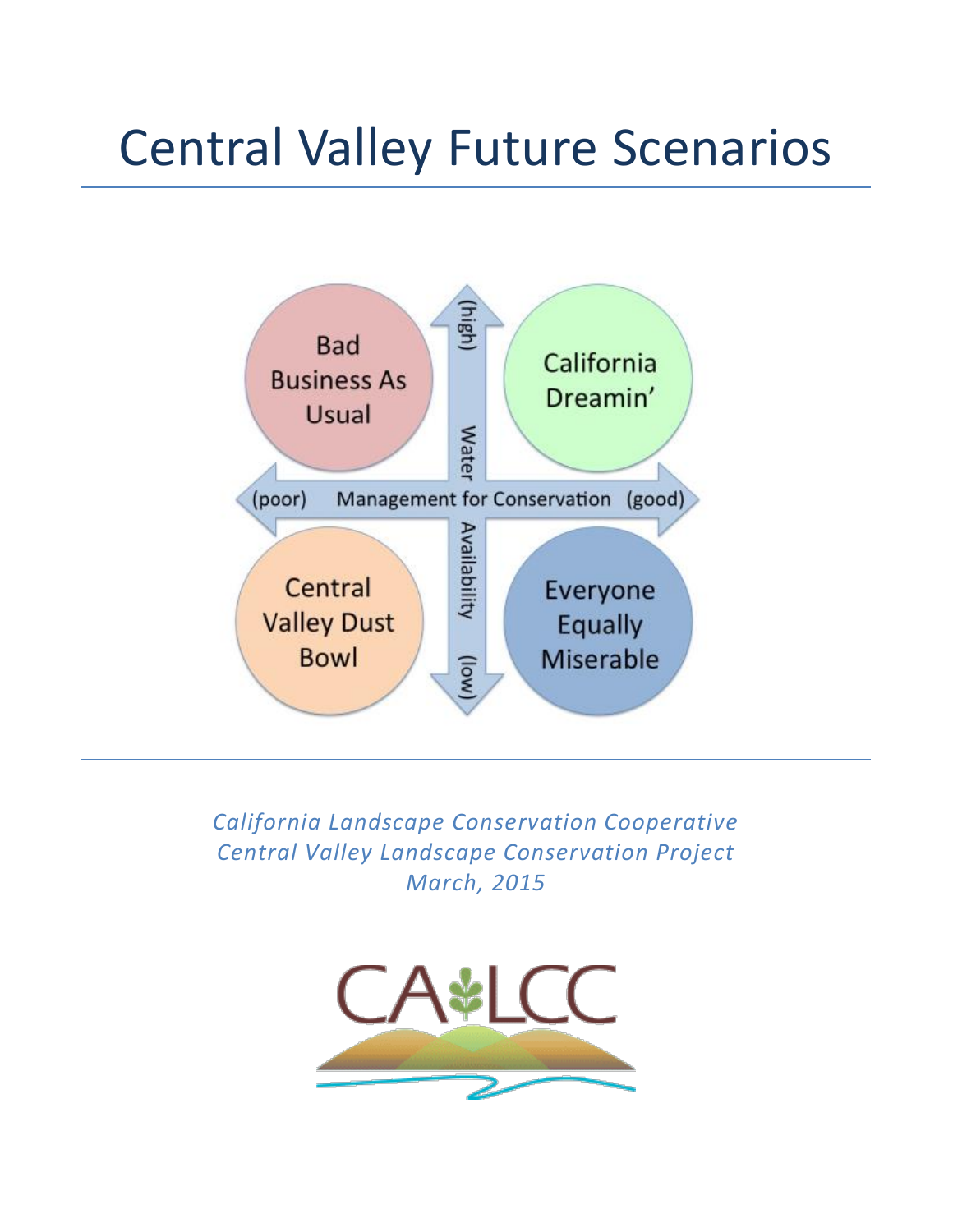# **Central Valley Future Scenarios**

*Results'of'the'Central'Valley'Landscape'Conservation'Project Scenario'Planning'Workshop,'March'3,'2015*

# **Introduction: The Making of the Scenarios**

On March 3, 2015, The California Landscape Conservation Cooperative conducted a scenario planning workshop as a part of the Central Valley Landscape Conservation Project (CVLCP). The goal of this scenario planning exercise was to "develop a common" understanding of a range of future conditions in the Central Valley as a basis for identifying priority natural resources and adaptation strategies and actions."

Workshop participants worked in small groups to develop two major axes of landscapescale change in the Central Valley that would then be used to develop four plausible future scenarios for the Central Valley. All groups agreed on a water-related axis, and there were two distinct versions of a "human-driven" axis. CA LCC staff synthesized these into one axis to create four divergent futures.

The axes and their two extremes are described below, followed by a summary of the four scenarios. These future scenarios will be used by the project teams to envision possible changes for the Central Valley region's future and guide the selection of priority resources and the development of data products, quantitative vulnerability analyses, and climate adaptation strategies.

For in-depth documentation of the workshop and scenario planning methodology, please see the Workshop Summary on the CVLCP project website.

## **Time+Horizon**

Workshop participants were asked to describe the conditions 50 years in the future.

# **Axes+and+Assumptions**

#### **Axis: Water Availability**

Extremes:

- Amount and seasonal timing of water similar to historical patterns with potential increase of extreme storms and drought ("high").
- Reduced amount and seasonal timing of water compared to historical patterns,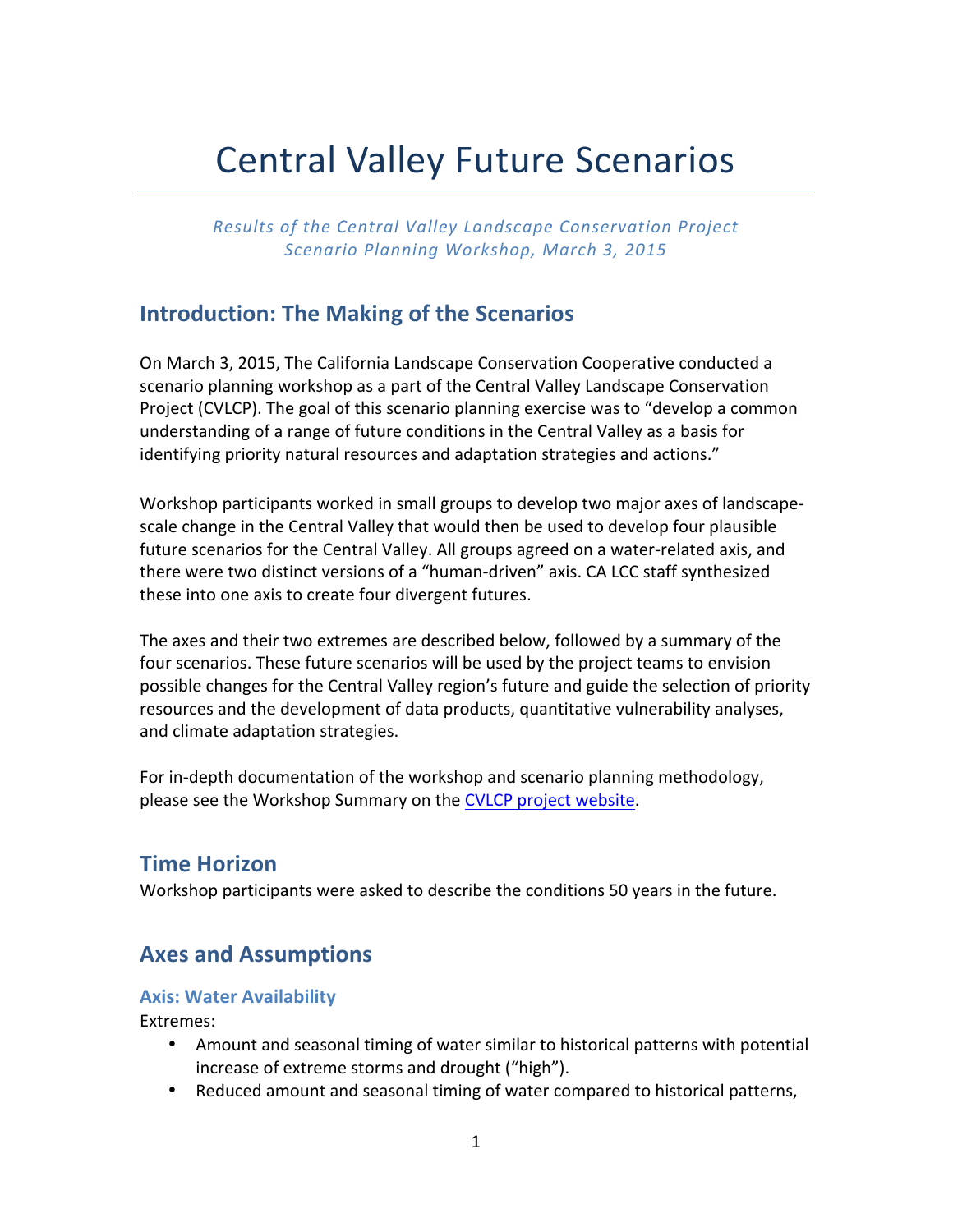and high increase of extreme storms and drought ("low").

#### **Axis: Management for Conservation**

(Combines Societal Support for Project Objectives, and Integrated Regional Planning)

Extremes:

- Management that is favorable for functioning ecosystems and biodiversity as a result of integrated regional planning and good economic, legislative, and regulatory support ("good").
- Management that is unfavorable for functioning ecosystems and biodiversity and as a result of uncoordinated planning and weak economic, legislative, and regulatory support ("poor").

#### **Assumptions**

Assumed across all four scenarios are: increased temperatures, earlier timing of snowmelt runoff, and greatly reduced Sierra Nevada snowpack. Also assumed is an overall increase statewide in human population with its associated pressures, although regionally there is variability within scenarios due to water availability. (See "Projections" of Future Changes for the California Central Valley").

# **The Scenarios and Their Stories**

#### **All+Scenarios:**

The graphic below shows all the scenarios together. Each is described separately below.

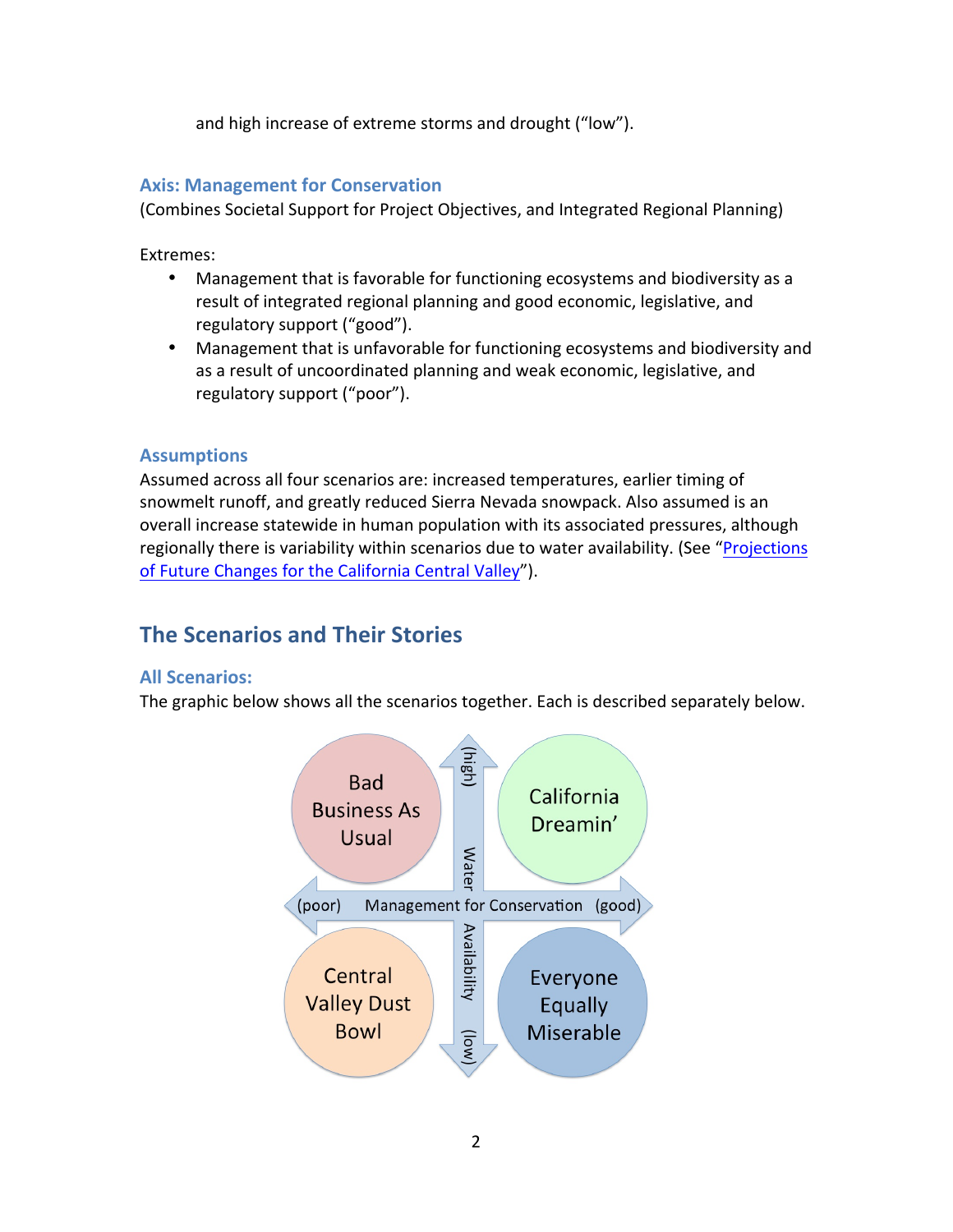#### **Scenario 1: "The Green Dream" or "California Dreamin'"**

**High** Water Availability *Good Management'for'Conservation*



In this future, California has become a world leader in integrated water management and makes optimal use of its water supply.

The human population has increased as more people move to the Central Valley with no significant increase in the urban footprint. County planning has been integrated, and greenbelts connect urban areas with open space. Farmers and fishermen have developed a landmark agreement for multi-purpose water resource management.

Due to progressive water resource management and water conservation, California survives 6-year droughts with ease. Levee set-backs reconnect waterways with their floodplains; groundwater recharge is increased and flood management is improved.

Sierra Nevada forests and meadows are an integral part of water planning, and Tulare Lake is part of the water infrastructure. Refuges are receiving their allotments of water, salmon and smelt fisheries are thriving as are farms and wildlife.

Aquatic and marine ecosystems are healthy, and there is increased riparian cover and habitat connectivity. The San Joaquin River flows consistently to the Delta and salmon runs increase to near-historic levels, contributing to a thriving economy. There is a shift in agriculture toward trees and vines.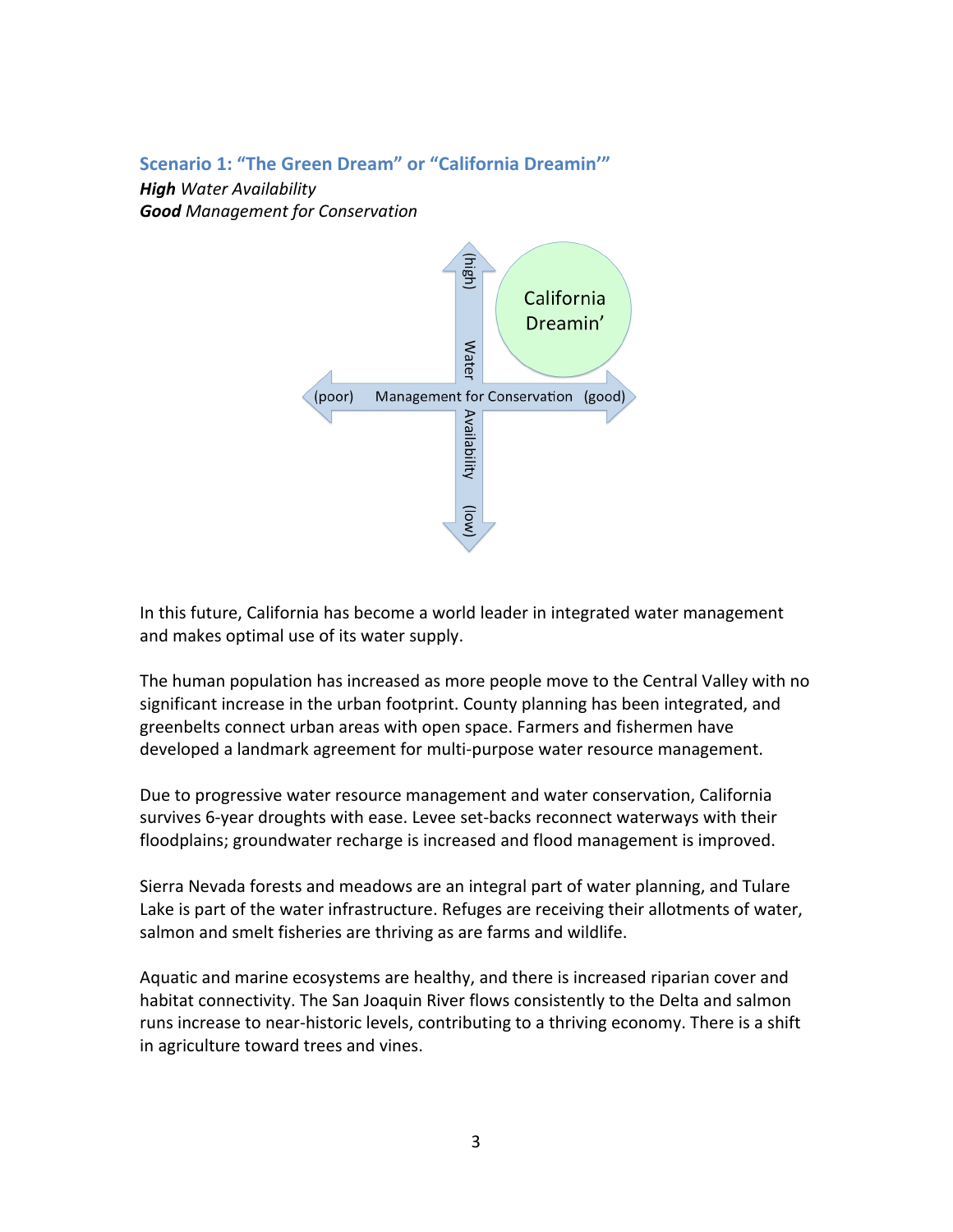### **Scenario 2: "Everyone Equally Miserable" or "Working Together to Overcome**

#### **Some+Dam+Problems"**

**Low** Water Availability **Good** Management for Conservation



In this scenario there is progressive resource management and integrated regional planning due to an increase in funding and public support, but climate change impacts on water are extreme. California does its best with scarce water supplies and manages to balance human and ecosystem priorities.

There is slower population growth in the Central Valley region due to water resource limitation. Despite the scarcity of water, integrated regional planning across sectors results in a higher percentage of water allocated to ecosystems, leading to an increase in sustainability of natural resources. There are fish passage improvements and widespread levee setbacks as the Army Corps of Engineers, Department of Water Resources, and partners install wildlife-friendly flood protection.

Agriculture shifts toward less water-intensive crops; production is constrained or optimized. Crop values rise in concert with high water value and prioritized use. Lowvalue wildlife friendly crops are subsidized and high-value crops integrate ecosystem function (example: hedgerows).

Lands are dedicated for conservation, and shifting ecosystems due to climate change drives success or extinction of threatened and endangered species more than humancaused habitat fragmentation. Terrestrial species may do relatively well, but aquatic species suffer.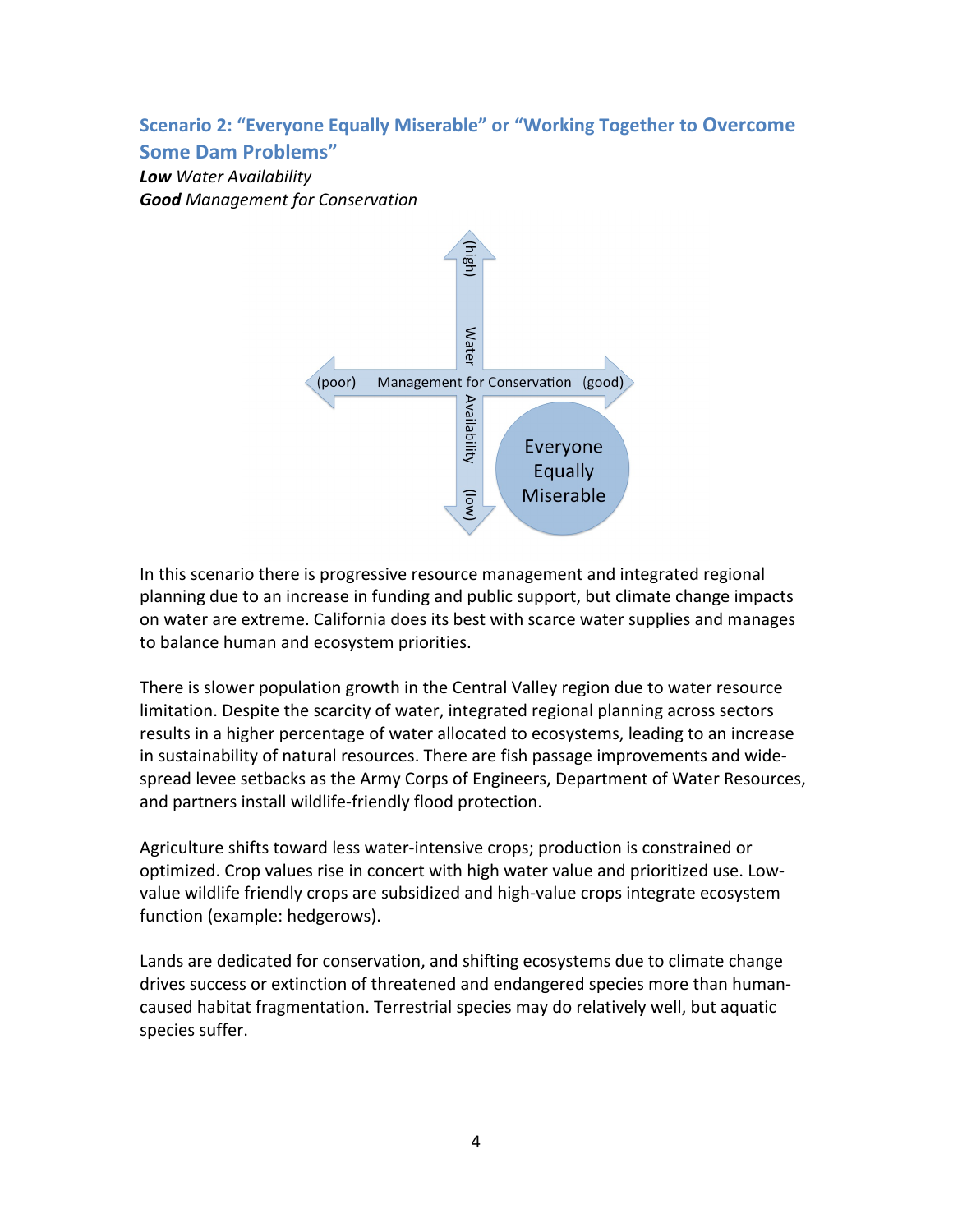#### Scenario 3: "Central Valley Dust Bowl: Grapes of Western Wrath" or "Survival of **the+Highest+Bidder"**

**Low** Water Availability **Poor** Management for Conservation



In this future we face the worst case of all our scenarios: severe water scarcity combined with poor planning and management.

There are few alliances for planning and water management, and increased conflicts over resources. Urban landscapes sprawl and large population areas merge. Air quality is poor and asthma rates increase. Rural residents and farmers migrate out of the Central Valley.

The value of water has increased to the point that only the wealthy can buy water. Surface and groundwater quality is poor and groundwater is unusable in many places, or wells much be drilled deeper to reach it. This leads to increased subsidence. Dams are raised ever higher; Tulare Lake alternates between filling with storm water and being pumped dry for use in irrigation.

Land use shifts toward solar and oil production. Fewer crop types are grown and soil is lost in the next great dust bowl. There is widespread fallowing. Air quality declines as soil blows off of dry fields.

This scenario results in severe impacts to species and ecosystems. Anadromous fisheries are vulnerable to crashing, there may be massive bird die-offs and migratory birds most likely by-pass the Central Valley, species shift upslope and sage brush invades the valley. Habitats have become more fragmented, shrunken, and isolated. Most of the refuges in the Southern Central Valley and Delta provide minimal habitat value. Xeric and urbanadapted species become dominant.